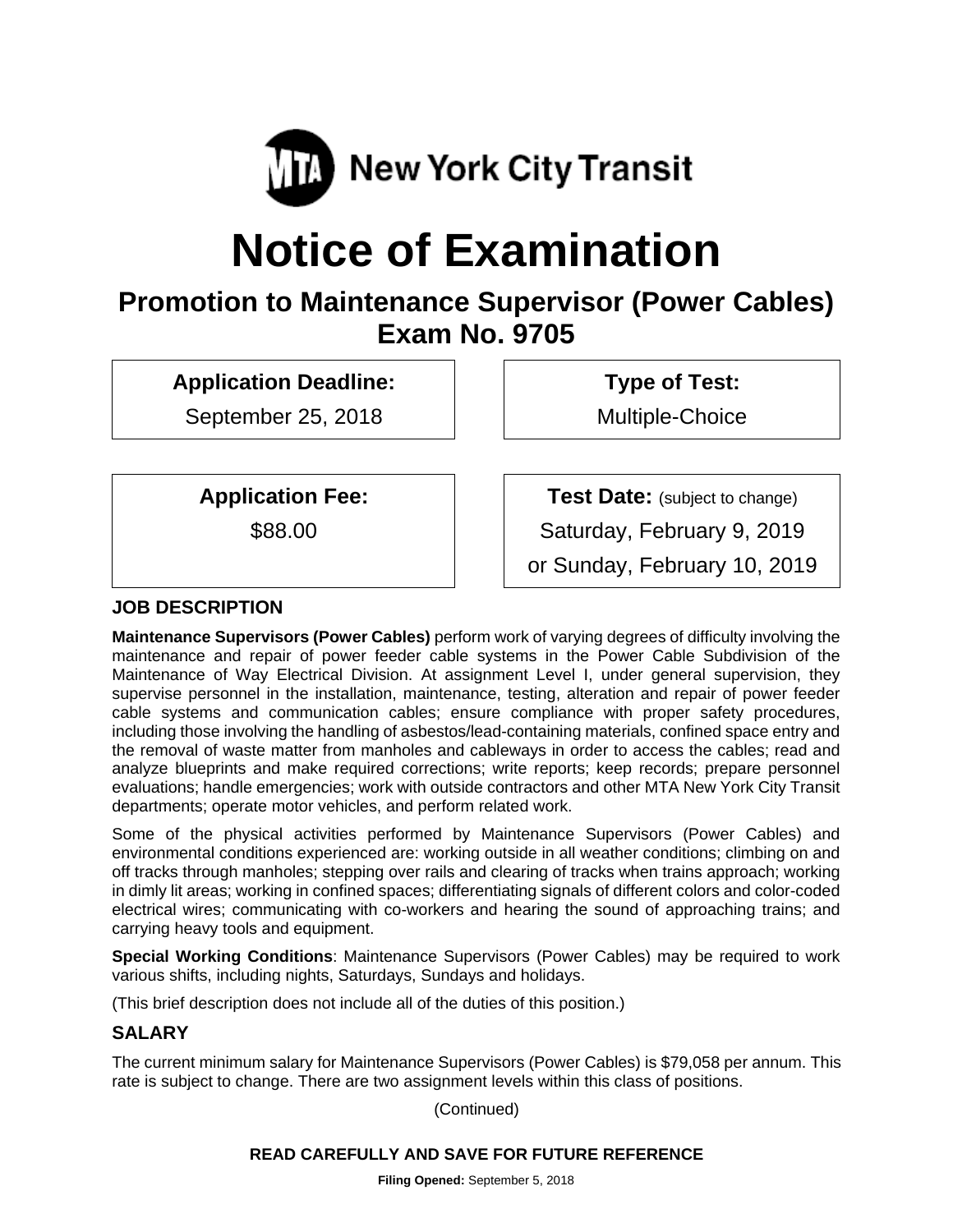# **SALARY** (Continued)

Promotions will be made to Assignment Level I. After promotion, employees may be assigned to the higher assignment level at the discretion of MTA New York City Transit.

#### **ELIGIBILITY TO TAKE EXAMINATION**

This examination is open to each employee of MTA New York City Transit who **on the first date of the multiple-choice test:** 

- 1. Is permanently (not provisionally) employed in or appears on a Preferred List (see Note, below) for the eligible title of Power Cable Maintainer; and
- 2. Is not otherwise ineligible.

(Note: A "Preferred List" is a civil service list which is only for certain former permanent incumbents of the eligible title who have rehiring rights.)

This examination is also open to employees who were appointed to an eligible title pursuant to New York State Civil Service Law, section 55-a, and who meet all other eligibility requirements.

You are responsible for determining whether you meet the eligibility requirements for this examination prior to submitting the *Application*. If you do not know if you are eligible, check with **your department's Human Resources representative**. You may be given the multiple-choice test before we verify your eligibility. If you are marked "Not Eligible," your application fee will **not** be refunded and you will **not** receive a score.

This examination is **not** open to employees of MaBSTOA or MTA Bus Company, or to employees of MTA agencies other than MTA New York City Transit.

#### **REQUIREMENTS TO BE PROMOTED**

**Probationary Period:** At the time of promotion, you must have completed your probationary period in the eligible title as indicated in the above "Eligibility to Take Examination" section, and you must be permanently employed in that title or your name must appear on a Preferred List for the title at the time of promotion. Additionally, you must have served permanently in the eligible title for at least one year. Time served prior to a break in service of more than one year will not be credited.

**Driver License Requirement:** At the time of promotion, you must have a Motor Vehicle Driver License valid in the State of New York with no disqualifying restrictions that would preclude the performance of the duties of this title. If you have serious moving violations, a license suspension or an accident record you may be disqualified. This license must be maintained for the duration of your employment in the title.

**Safety Certification and Training:** You must successfully complete a training program and obtain a New York State Department of Labor Asbestos Handling Supervisor certificate as soon as possible after appointment, after attending a one-week class and passing a certification test. Additionally, you may be required to satisfactorily complete required safety classes in accordance with New York City Transit Safety policies. If you fail to obtain required certifications or satisfactorily complete required safety classes, you may be returned to your previous title. Required certifications must be maintained for the duration of employment.

**Medical Requirement:** Medical guidelines have been established for the position of Maintenance Supervisor (Power Cables). Candidates will be examined to determine whether they can perform the essential functions of the position of Maintenance Supervisor (Power Cables). Where appropriate, a reasonable accommodation will be provided for a person with a disability to enable him or her to take the examination and/or perform the essential function of the job.

(Continued)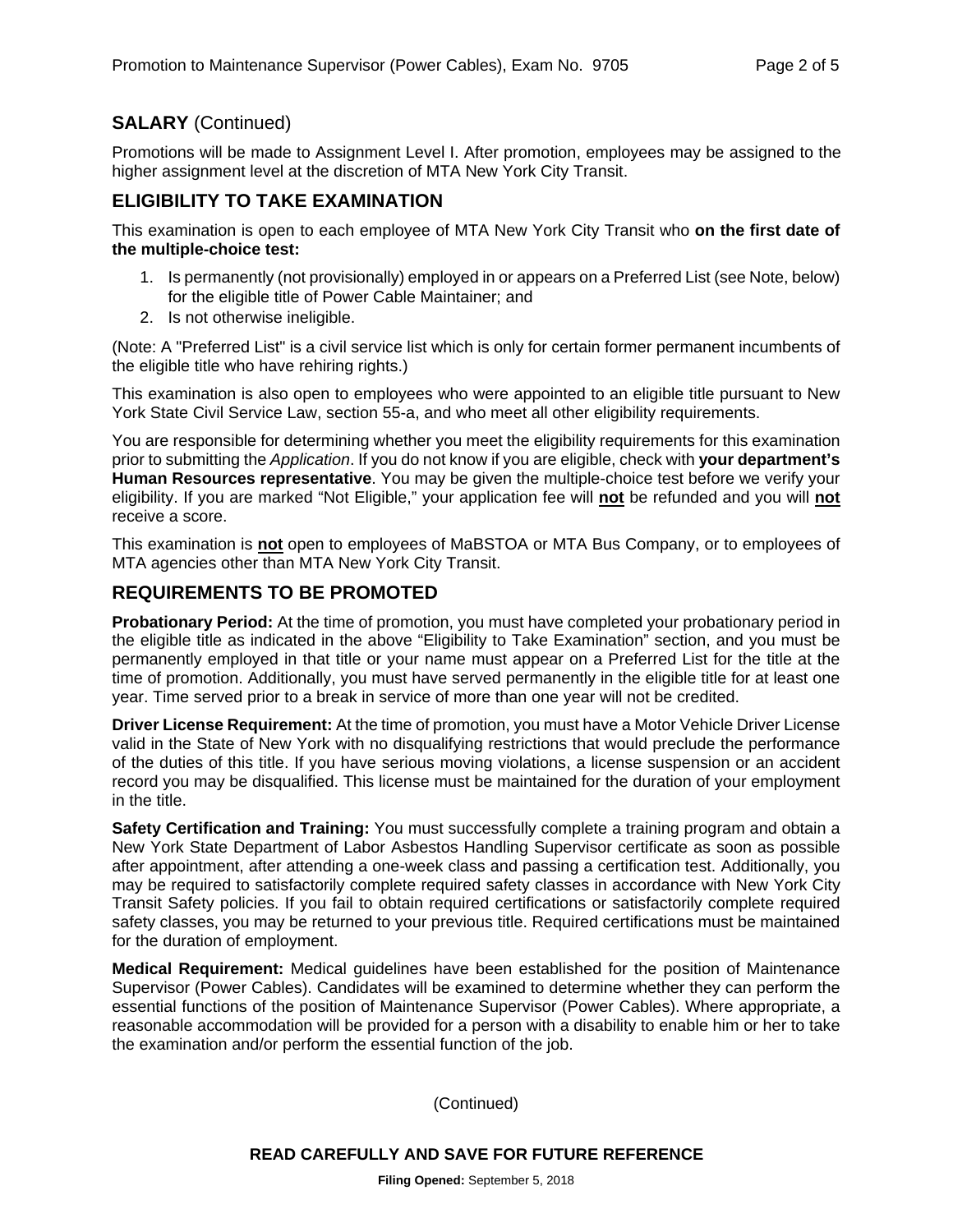# **REQUIREMENTS TO BE PROMOTED** (Continued)

**Drug Screening Requirement:** You must pass a drug screening in order to be promoted, and if promoted, you will be subject to random drug and alcohol tests for the duration of your employment. Additionally, if you have tested positive on a drug or alcohol test or had a refusal to test during preemployment or while employed by a Federal DOT-regulated employer during the applicable period, you must have completed the Return to Duty process required by federal law in order to be promoted to this safety-sensitive position.

#### **HOW TO SUBMIT AN APPLICATION AND PAY THE APPLICATION FEE**

If you believe you meet the requirements in the "Eligibility to Take Examination" section, submit an *application* online by the last day of the application period unless you are requesting a Fee Waiver. Applicants who wish to request a Fee Waiver should refer to the "How to Submit an Application When Requesting a Fee Waiver" section below.

**Application Fee:** This fee is generally not refundable. Under special circumstances, you may be entitled to a refund. You should refer to the Department of Citywide Administrative Services ("DCAS") General Exam Regulations to determine if you are entitled to a refund prior to requesting a refund. You can refer to the bottom of the last page of the Notice of Examination for instructions on how to obtain a copy of the DCAS General Exam Regulations.

#### **Online Applications:**

- 1. Apply using the "BSC" employee portal at www.mymta.info by the last day of the *Application*  period.
- 2. You must pay the *Application* fee via payroll deduction. Applicants who request a fee waiver must apply by mail.
- 3. You will be sent a confirmation email after you complete your *Application* and pay the *application* fee.

Save your confirmation email for future reference and proof of filing an *Application.*

Computers with internet access are available on a limited basis at branches of the New York Public Library, the Brooklyn Public Library and the Queens Library to patrons with a valid library card.

# **HOW TO SUBMIT AN APPLICATION WHEN REQUESTING A FEE WAIVER**

Applicants who wish to request a Fee Waiver must obtain an *Application* in person at the MTA Exam Information Center as indicated below and must submit the *Application* by mail to the address in the Correspondence section below **by the last day of the application period**.

MTA New York City Transit will not accept *applications* in person. Additional information on requesting an application fee waiver is available with the *Application*.

**MTA Exam Information Center**: Open Monday through Friday, from 9 AM to 3 PM, in the lobby at 180 Livingston Street, Brooklyn, New York. Directions: take the A, C, F, or R trains to the Jay Street-Metro Tech Station, or the 2, 3, or G train to the Hoyt Street Station.

#### **ADMISSION LETTER**

An *Admission Letter* will be mailed to you about 10 days before the first date of the multiple-choice test. If you do not receive an *Admission Letter* at least 4 days before this date, you may obtain a duplicate letter at the MTA Exam Information Center (as indicated above). A paper copy of the *Admission Letter* is your ticket for admission to the test.

Employees **must** keep their official mailing address **up to date.** Only the address on file with the MTA Business Service Center will be used to mail correspondence, including the *Admission Letter.*

#### **READ CAREFULLY AND SAVE FOR FUTURE REFERENCE**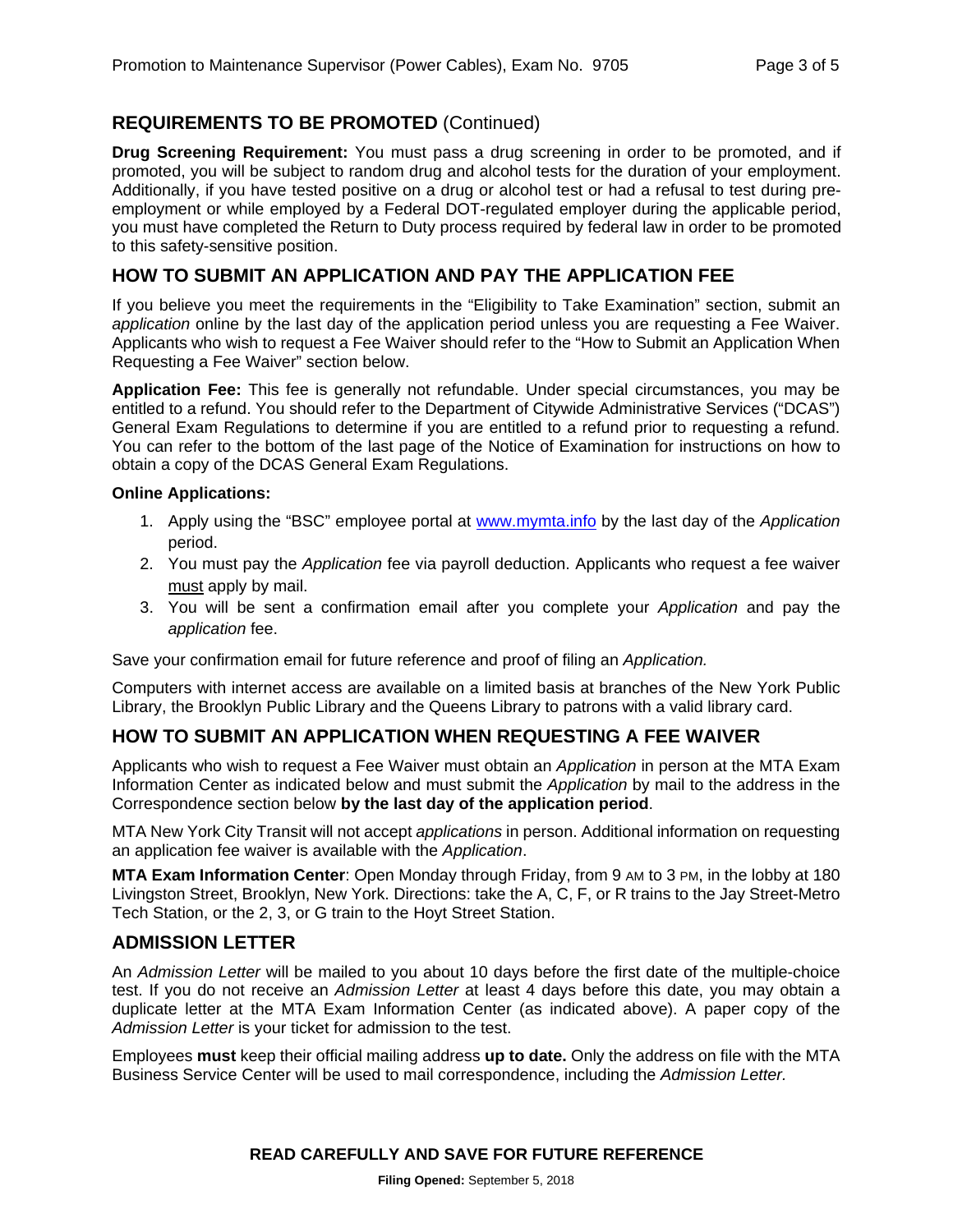#### **THE TEST**

You will be given a competitive multiple-choice test. A score of at least 70% is required to pass the multiple-choice test. Your score on this test will determine 85% of your final score. Your seniority will determine the remaining 15%. You must pass the multiple-choice test to have your seniority credited. Your seniority score will be 70 plus  $\frac{1}{2}$  point for each three months of completed, permanent continuous service with an agency under the jurisdiction of the Commissioner, Department of Citywide Administrative Services in competitive class titles. Your service will be credited through the date of the multiple-choice test, up to a maximum of 15 years. Time served prior to a break in service of more than one year will not be credited.

Veterans' or Disabled Veterans' Credit will be granted only to eligible passing candidates who request that they be applied. Veterans' or Disabled Veterans' Credit should be requested at the time of application, but **must** be requested before the date the eligible list is established. Claims for Veterans' or Disabled Veterans' Credit cannot be made once the eligible list is established.

The multiple-choice test may include questions on: safe and proper methods of installing, maintaining, troubleshooting, repairing and testing power, communication, fiber-optic, battery, control and telephone cable systems and related equipment; MTA New York City Transit rules, regulations, bulletins, policies and procedures; reading and interpreting drawings and schematics; MTA New York City Transit Flagging rules and procedures; and other related areas.

#### **TEST ADMINISTRATION GUIDELINES**

**Warning:** You are not permitted to enter the test site with cellular phones, smart watches, beepers, pagers, cameras, portable media players, or other electronic devices. Calculators are permitted; however they must be hand-held, battery or solar-powered, numeric only. Calculators with functions **other than** addition, subtraction, multiplication and division **are prohibited**. Electronic devices with an alphabetic keyboard, word processing, or data recording capabilities, such as planners, organizers, etc., are prohibited. If you use any of these devices in the building at any time before, during, or after the test, you may **not** receive your test results, your test score may be nullified, and your application fee will **not** be refunded.

You may not have any other person, including children, present with you while you are being processed for or taking the test, and no one may wait for you inside of the test site while you are taking the test.

**Leaving:** You must leave the test site once you finish the test. If you leave the test site after being fingerprinted but before finishing the test, you will not be permitted to re-enter. If you disregard this instruction and re-enter the test site, you may not receive your test results, your test score may be nullified, and your application fee will not be refunded

**Proof of Identity**: You must present your MTA New York City Transit employee ID when you arrive to take each test.

#### **THE TEST RESULTS**

If you pass the multiple-choice test and are marked eligible, your name will be placed in final score order on an eligible list and you will be given a list number. You will be notified by mail of your test results. If you meet all requirements and conditions, you will be considered for promotion when your name is reached on the eligible list.

#### **SPECIAL ARRANGEMENTS**

**Late Filing:** Consult with **your department's Human Resources representative** to determine the procedure for filing a late *Application* if you meet one of the following conditions:

(Continued)